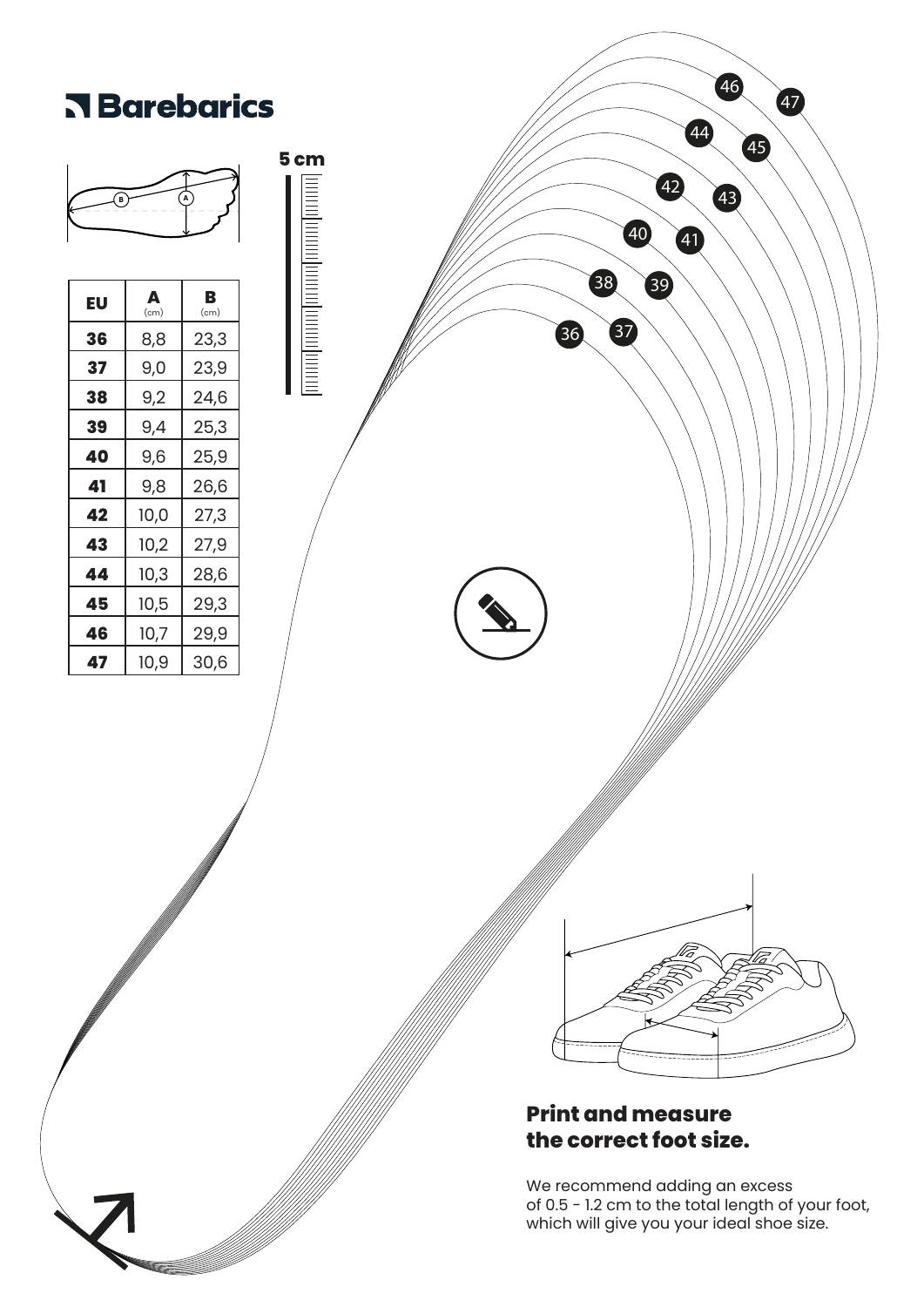## **R** Barebarics



# **the correct foot size.**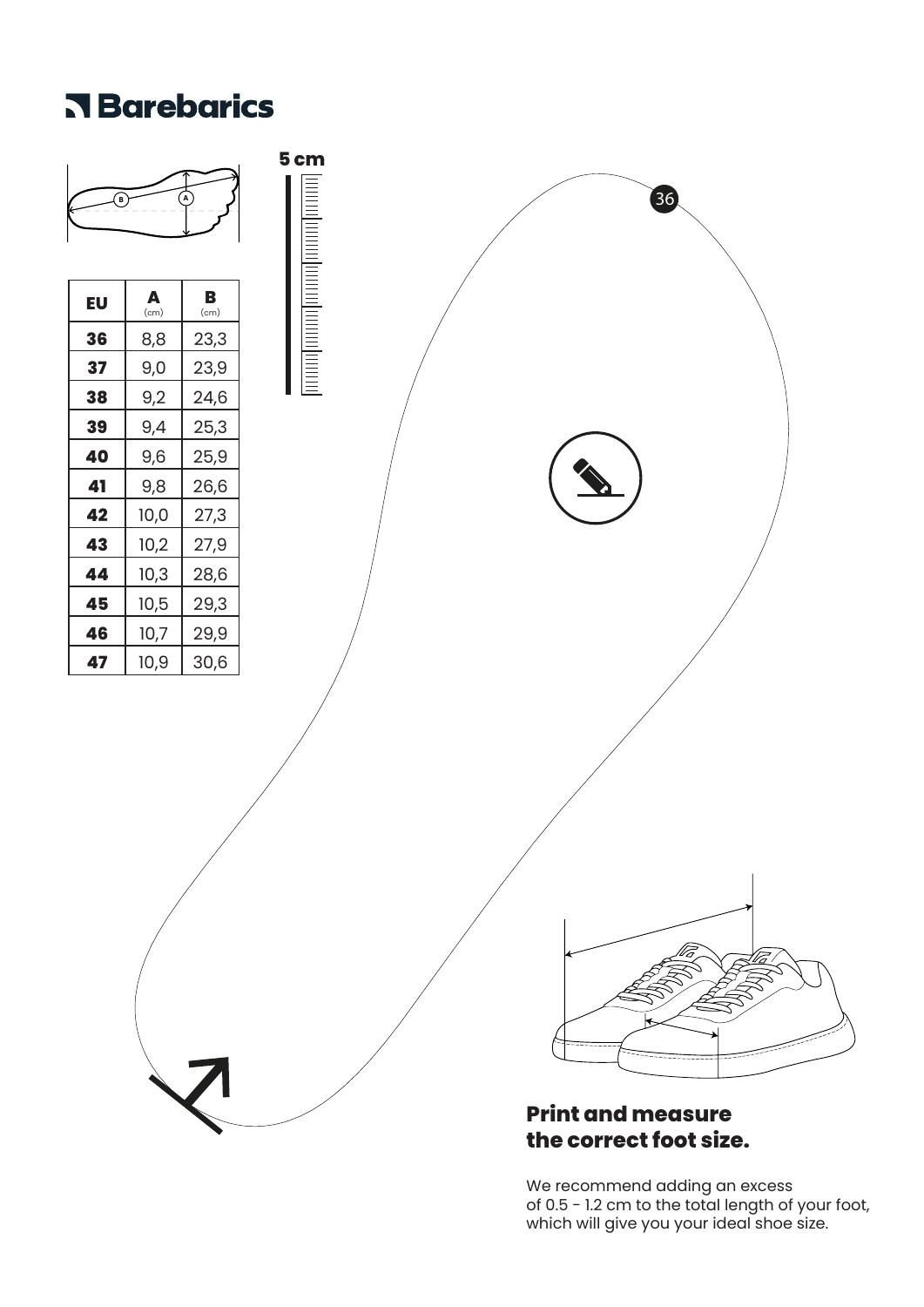## **R** Barebarics

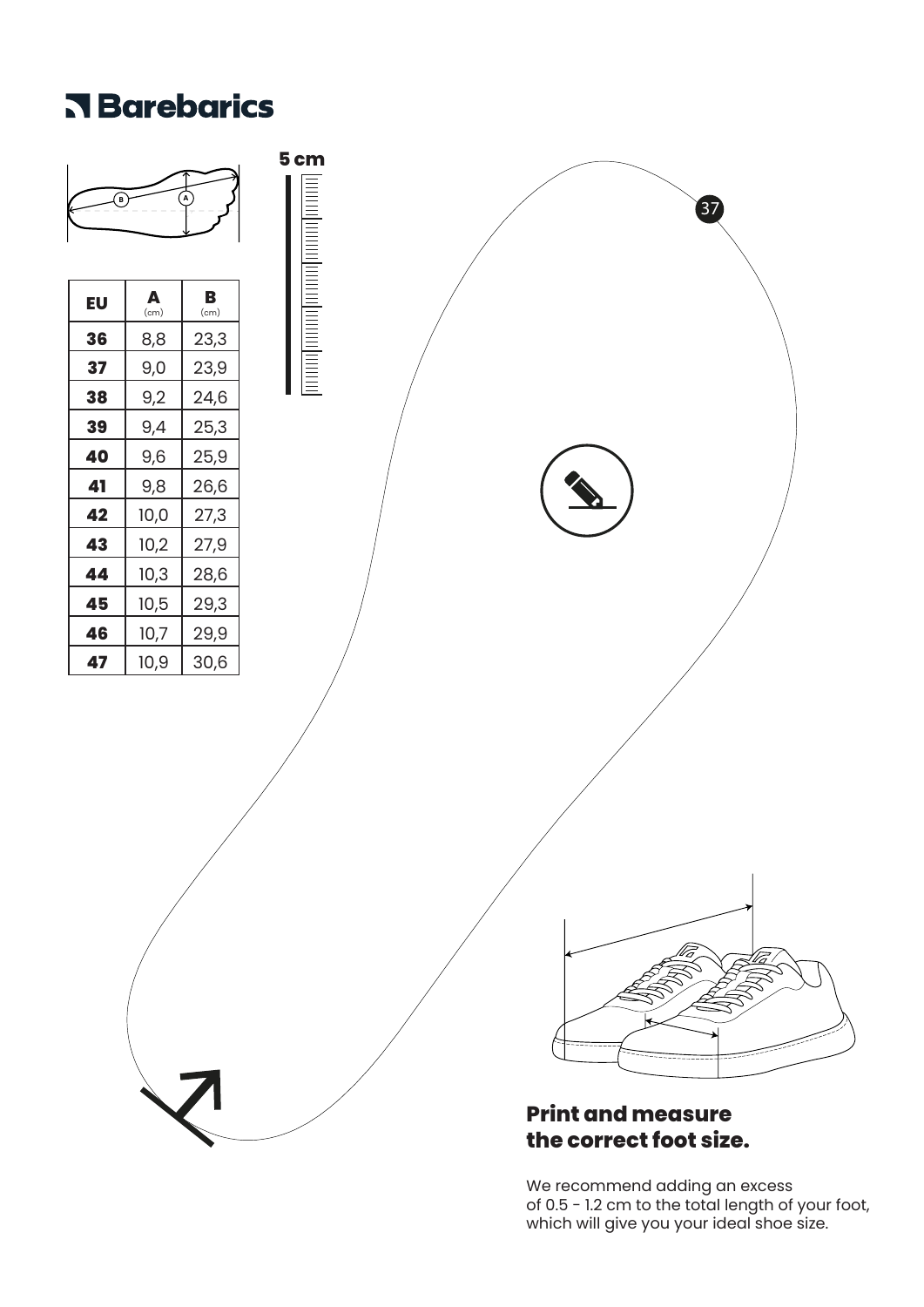## **R** Barebarics

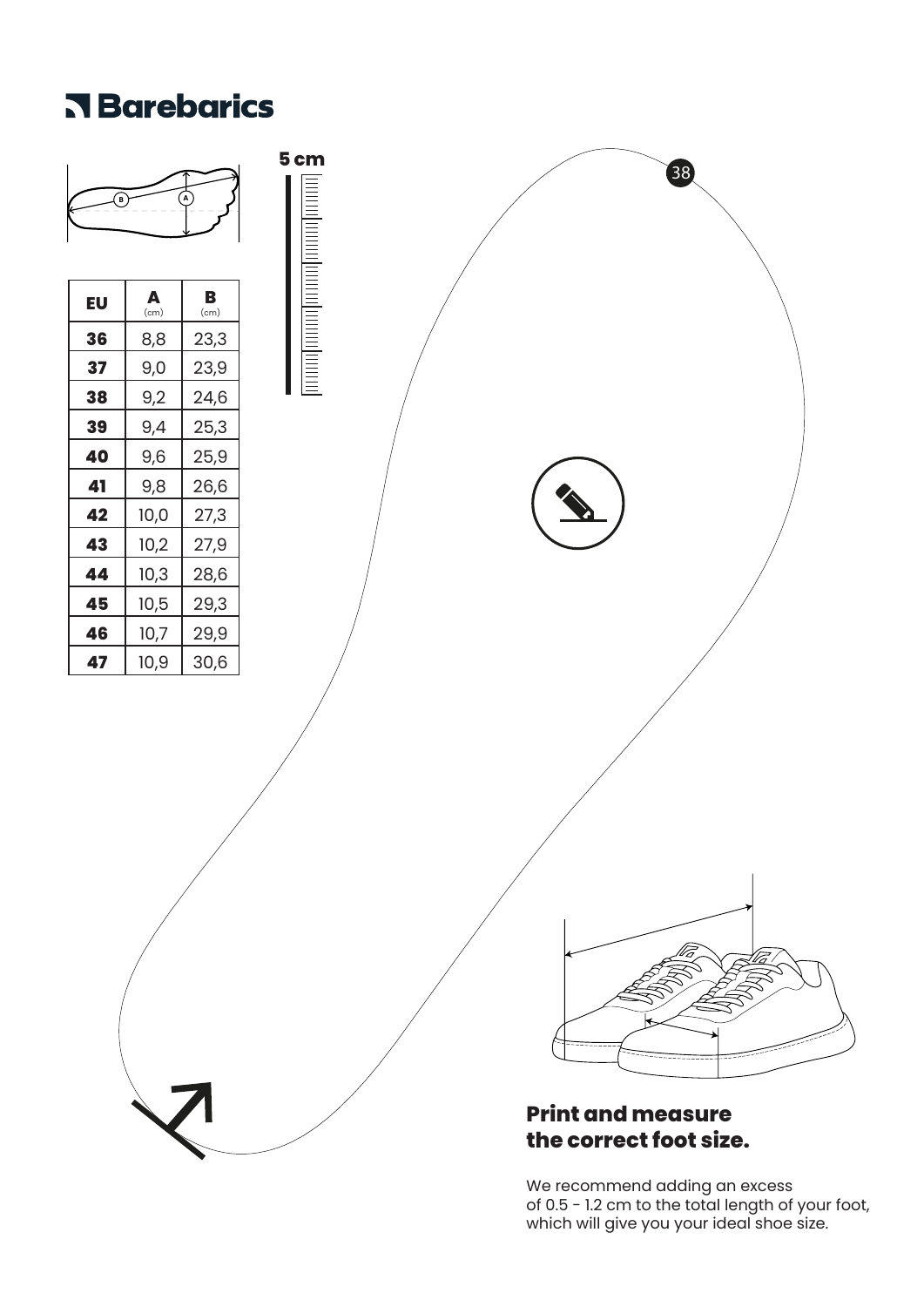## **Rarebarics**

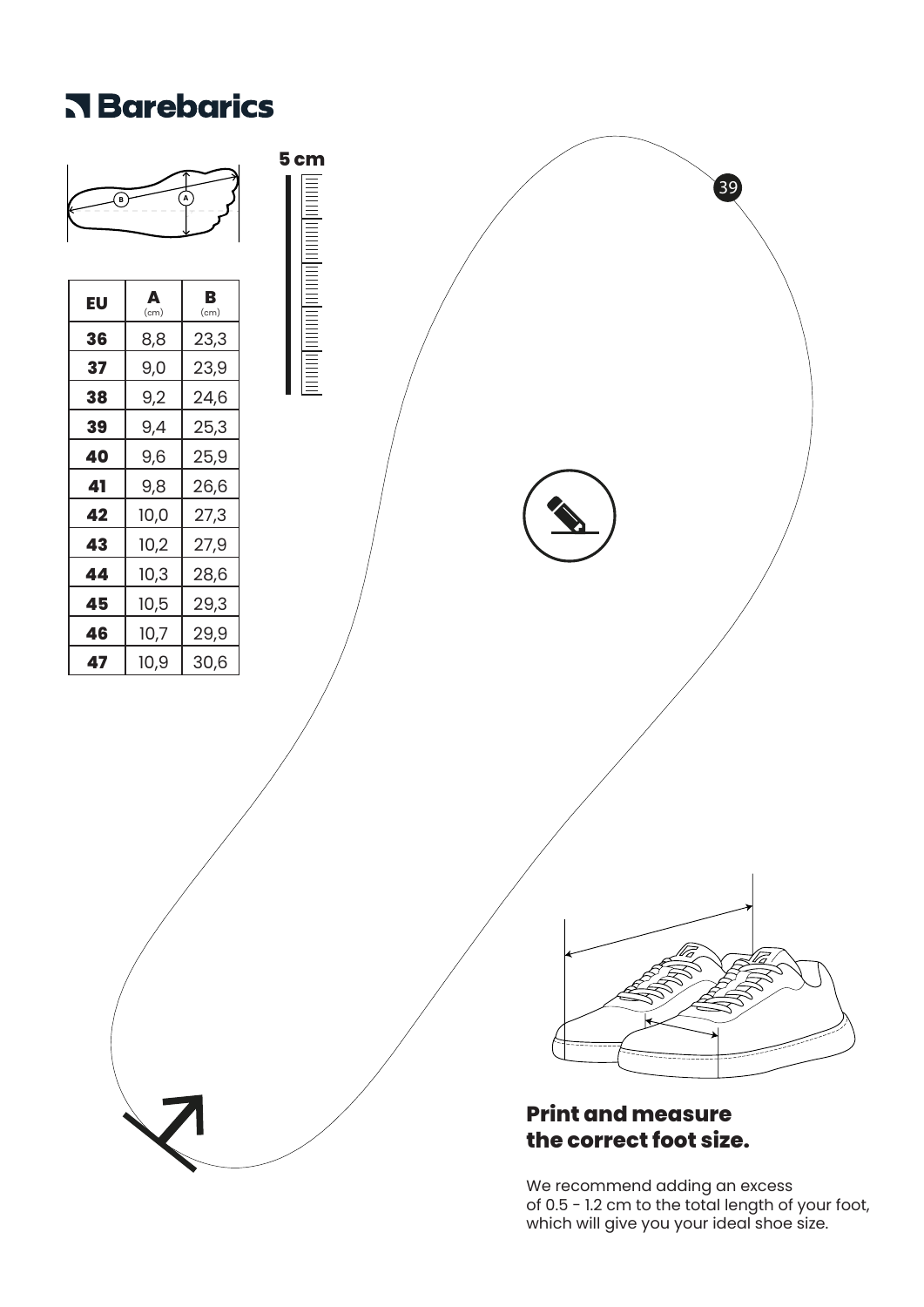## **Rarebarics**

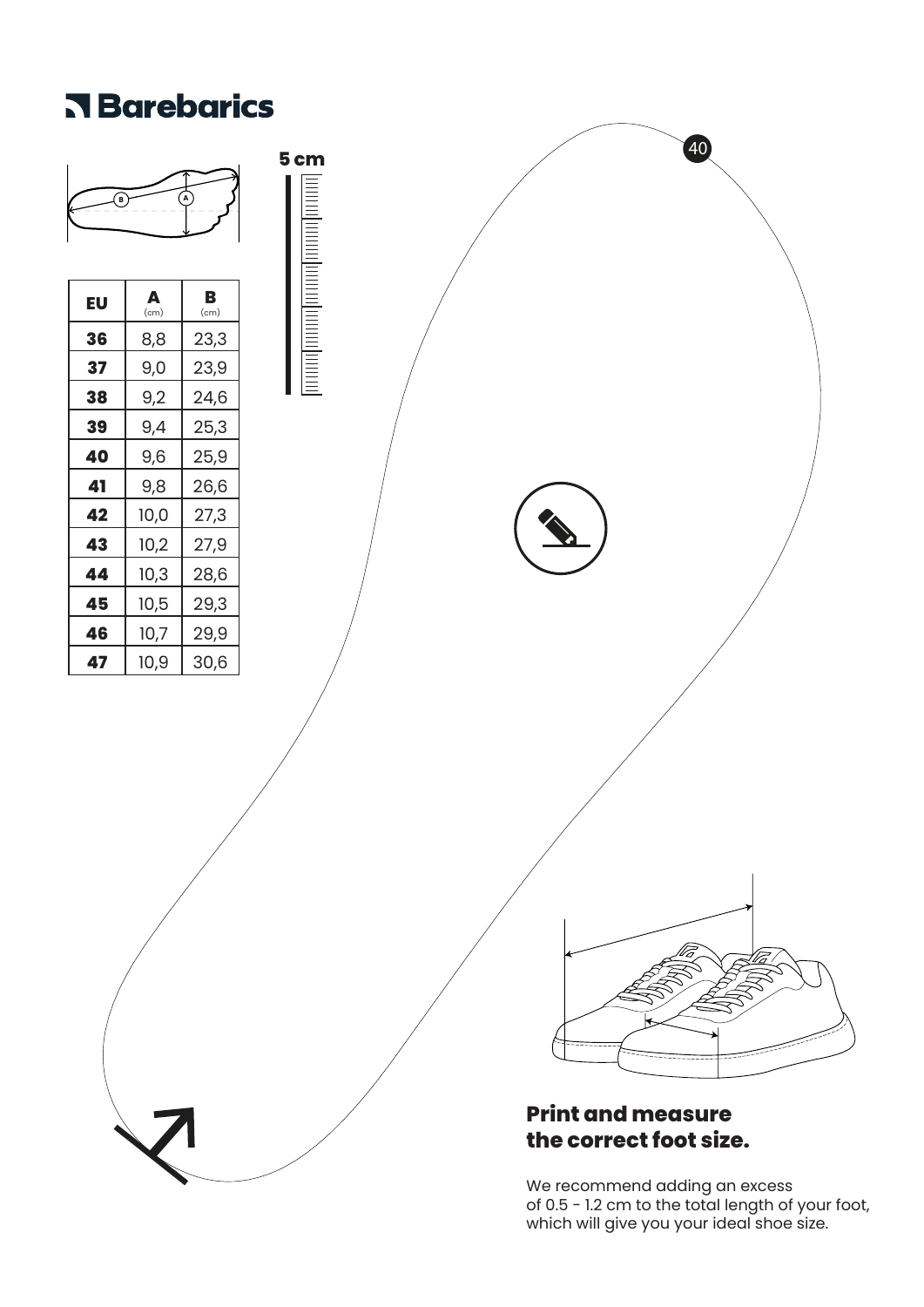#### **Rarebarics**

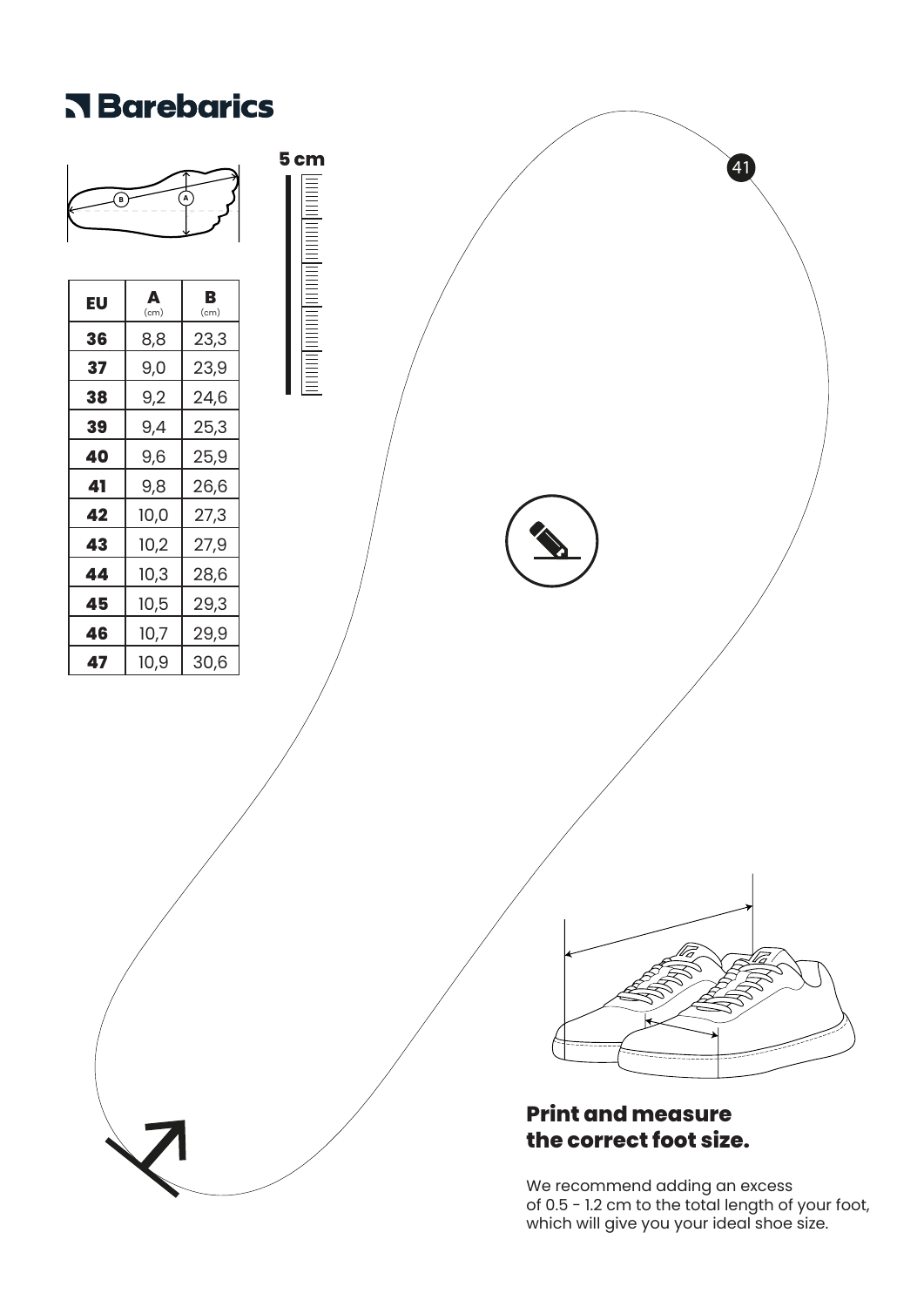

of 0.5 - 1.2 cm to the total length of your foot, which will give you your ideal shoe size.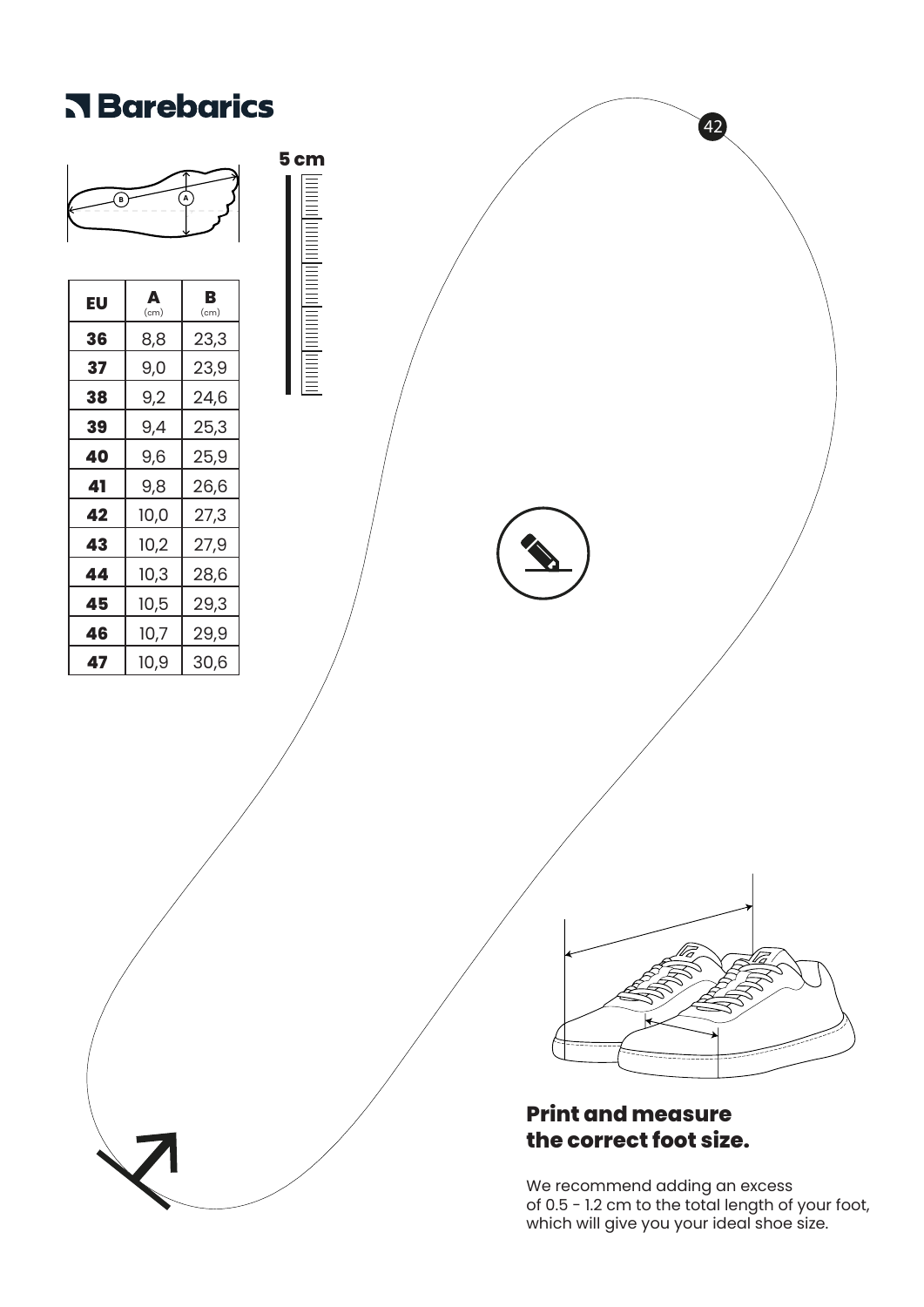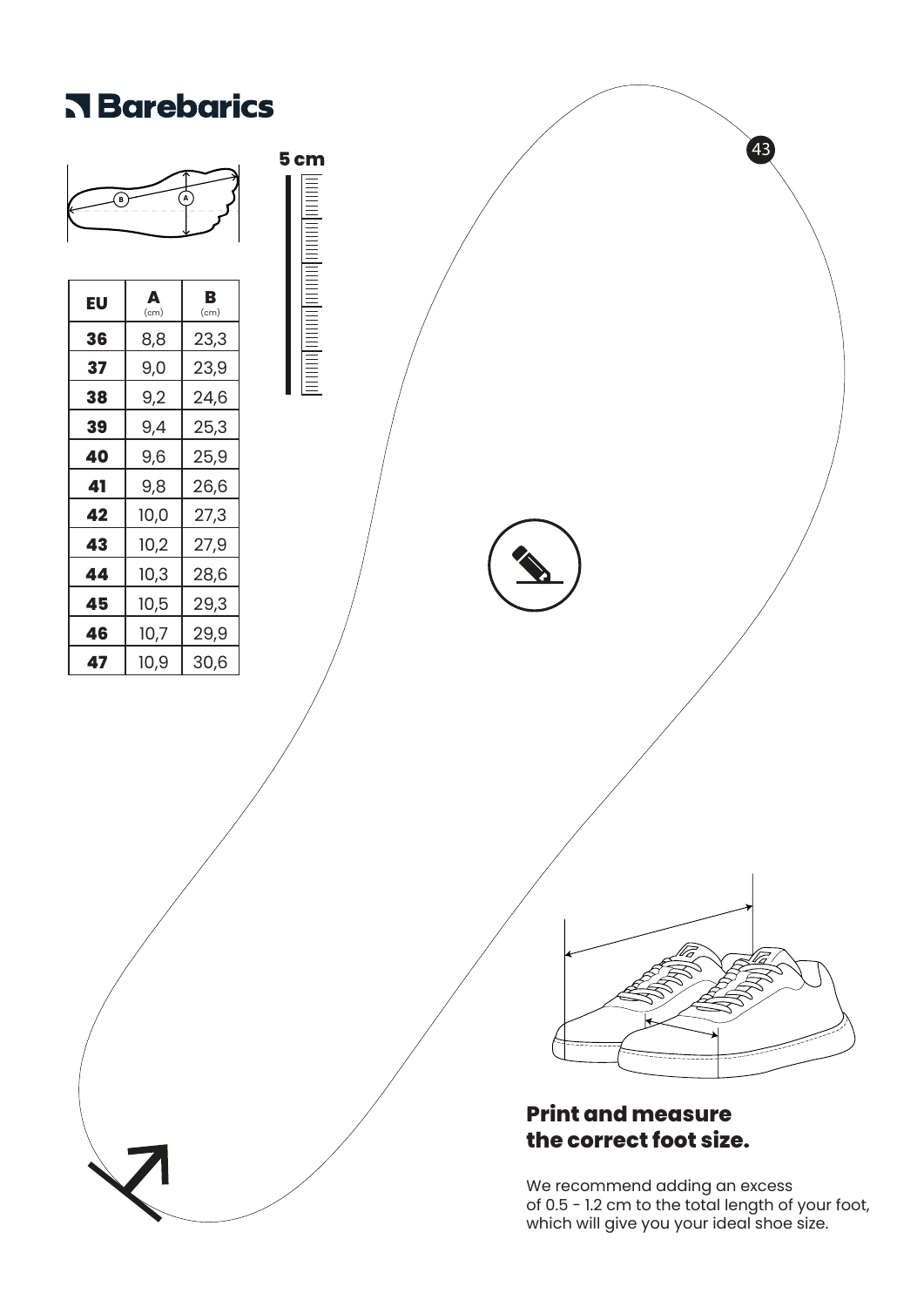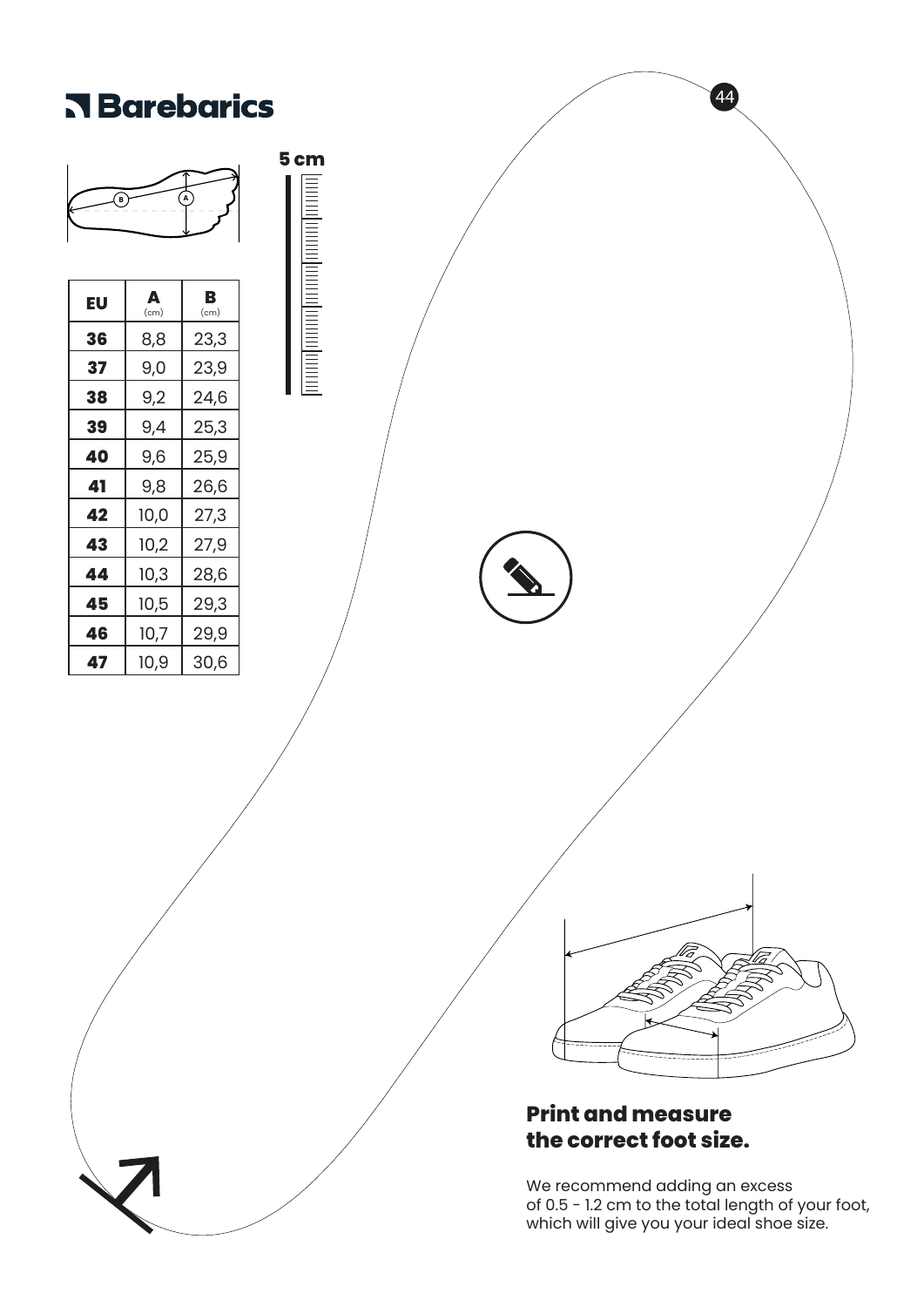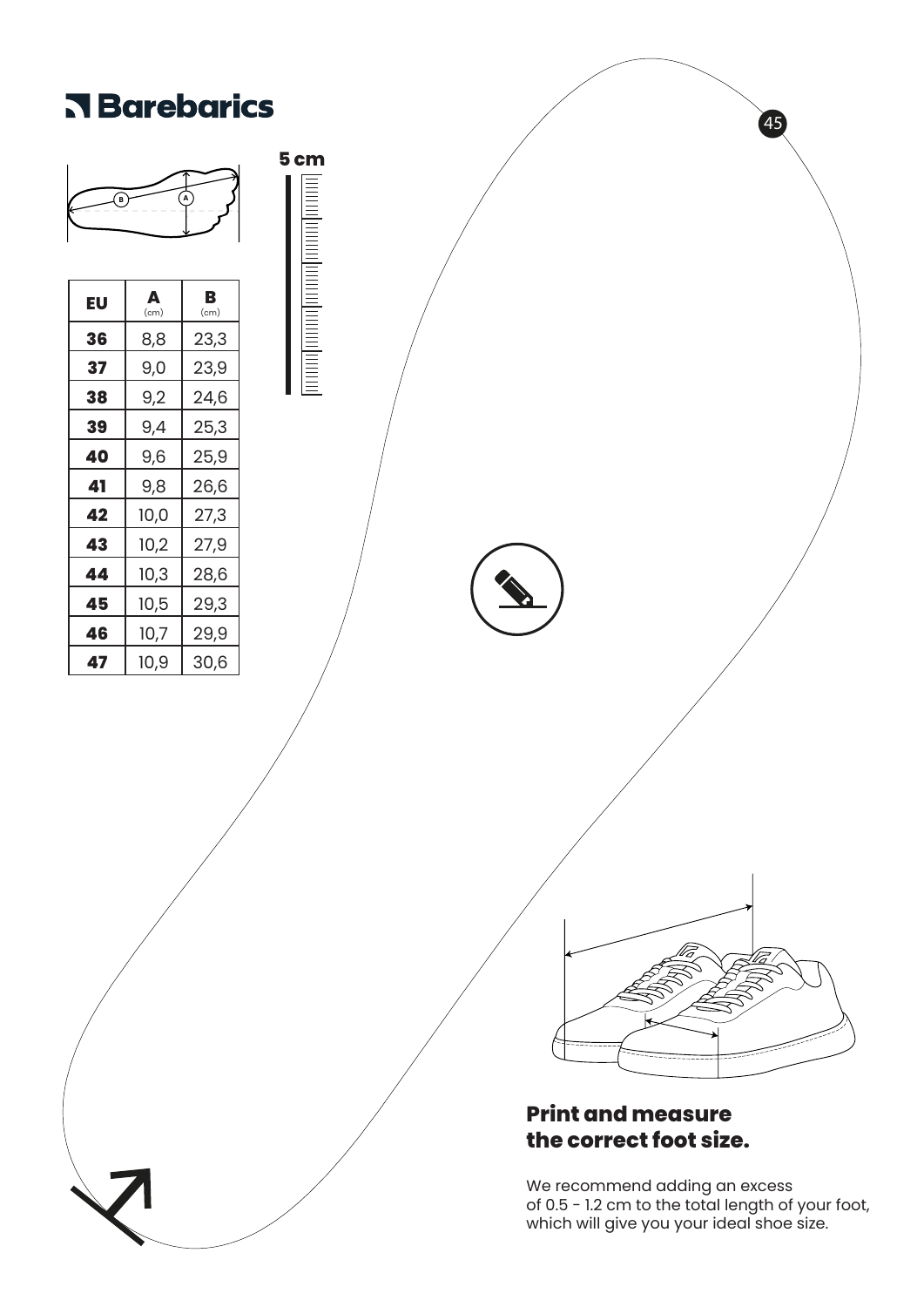